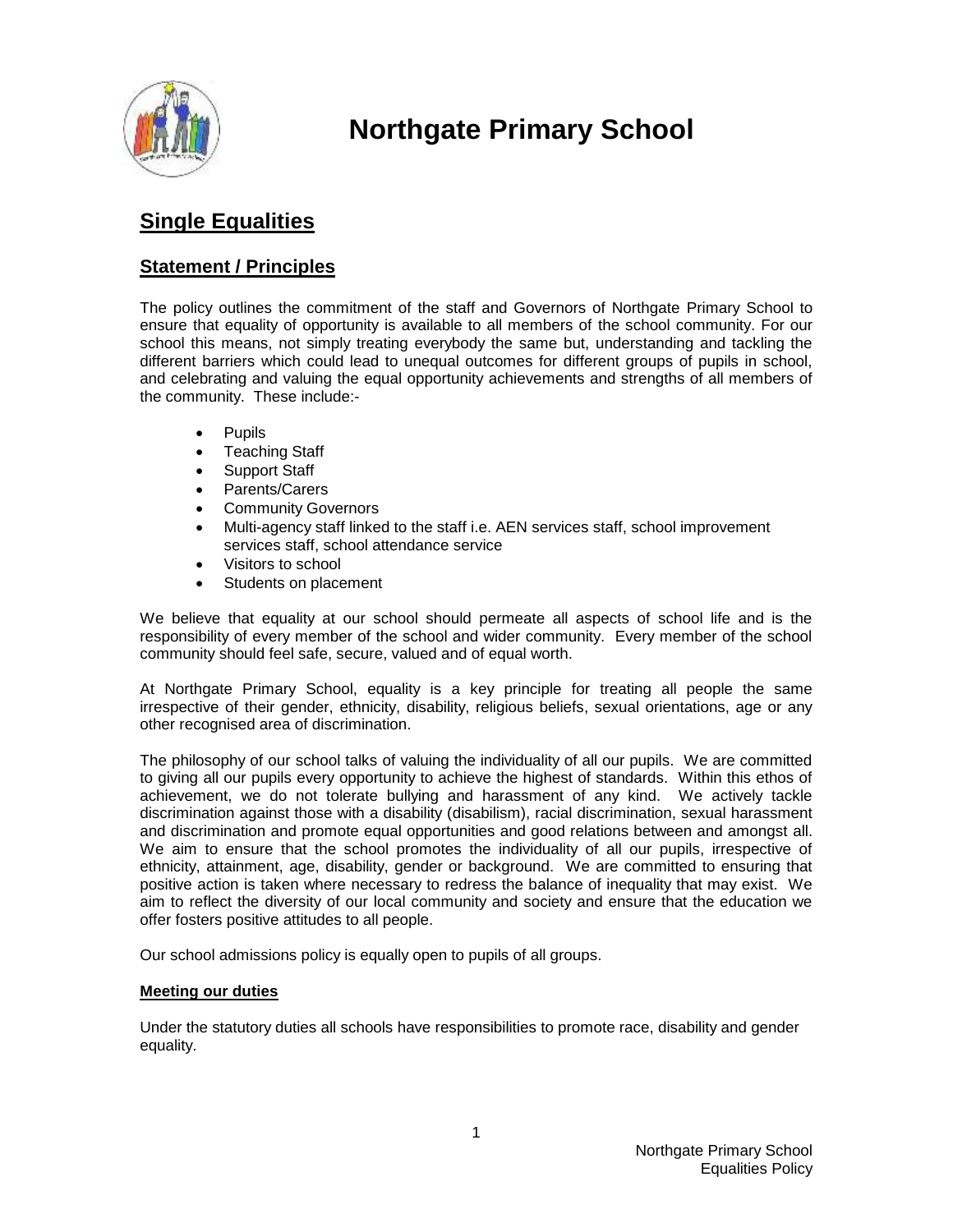#### **Race equality**

The general duty to promote race equality means that we must have due regard to:

- 1. Eliminate unlawful racial discrimination
- 2. Promote equality of opportunity
- 3. Promote good relations between people of different racial groups.

#### **Dealing with racist incidents**

We follow the Local Authority Procedures for dealing with racist actions or any form of discrimination, as presented in their document '*Equality Strategy for Norfolk 2008 – 2011'.*

#### **Disability equality**

The general duty to promote disability equality is owed to all disabled people which means that we must have due regard to:

- 1. Promote equality of opportunity between disabled people and other people
- 2. Eliminate unlawful discrimination
- 3. Eliminate disability related harassment
- 4. Promote positive attitudes towards disabled people
- 5. Encourage participation by disabled people in public life
- 6. Take steps to take account of disabled peoples' disabilities, even where that involves treating disabled people more favourably than other people.

#### **Accessibility**

There is specific disability legislation in relation to disabled pupils and accessibility which means we must plan strategically over time to:

1. Increase access to the curriculum

2.Make improvements to the physical environment of the school to increase access; 3Make written information accessible to pupils in a range of different ways

We must ensure that disabled pupils do not receive less favourable treatment and to do this the school has a duty to make reasonable adjustments.

#### **Gender equality**

The general duty to promote gender equality means that we must have due regard to:

- 1. Eliminate unlawful discrimination and harassment and
- 2. Promote equality of opportunity between men and women, girls and boys.

The duty also includes the need to consider actions to address the causes of any gender pay gap**.** Norfolk County Council (the employing body of **"**Northgate Primary School") considers that this has been addressed through the implementation of the Modern Reward Strategy and unified conditions and pay for school teachers.

#### **Transgender**

Transgendered people are explicitly covered by the gender equality duty. The term transgendered refers to a range of people who do not feel comfortable with their birth gender. The school will respect the confidentiality of those seeking gender re-assignment and will provide a supportive environment within its school community.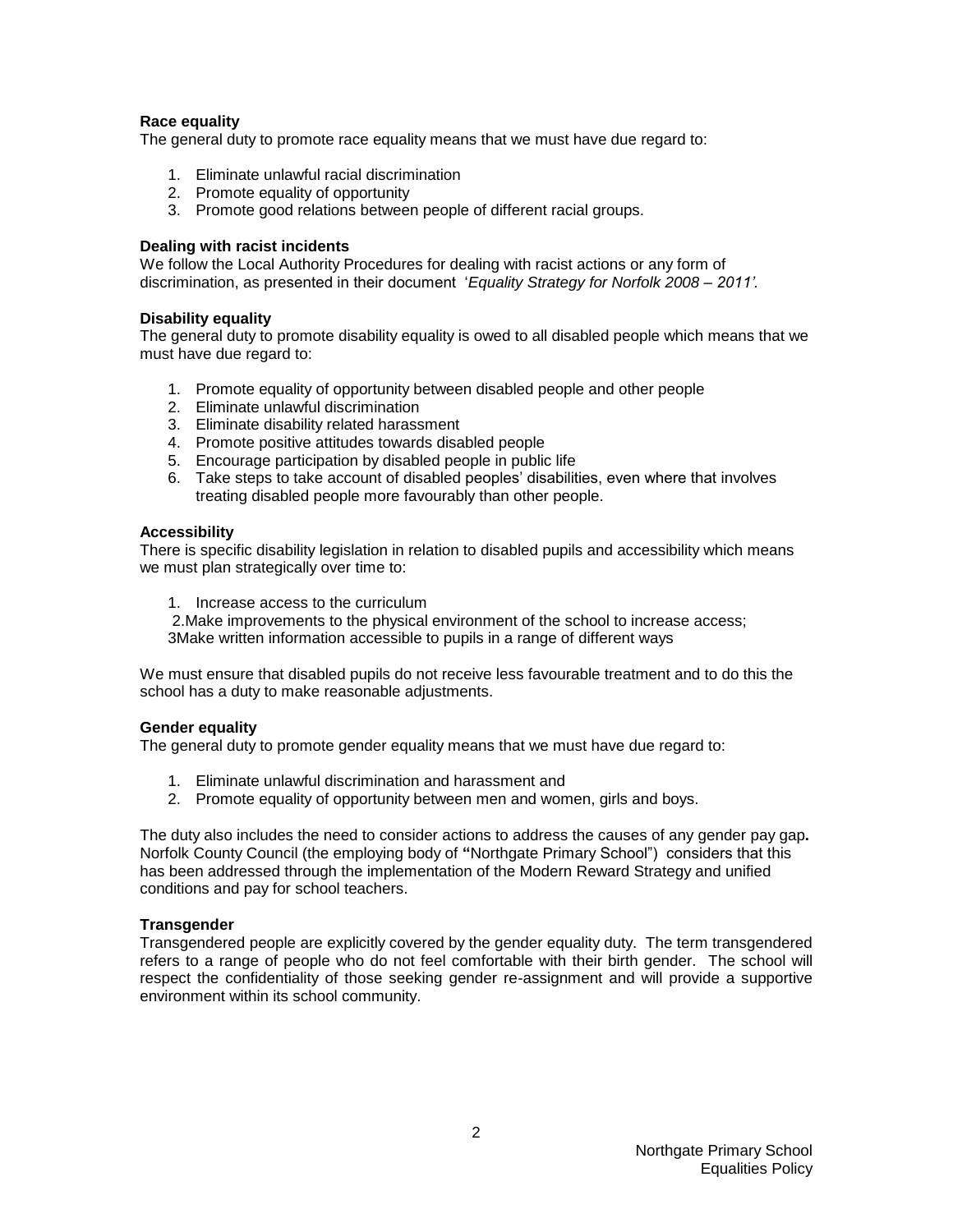#### **Mission Statement**

At Northgate Primary School our aim is to equip children with the necessary skills to become motivated, resilient and independent learners. We see self-esteem as the key to achievement.

#### **School Aims**

We aim to encourage the following in our pupils:

- Motivation and enthusiasm for their learning and a desire to do their best.
- Children to take responsibility for aspects of their own learning and gain in confidence and self-esteem.
- A development of children's respect for the feelings and property of others and show appropriate behaviour and self-discipline.

#### 2.1 Standards

- Provide high quality teaching to enable pupils to achieve high standards in the subjects of the National Curriculum and Early Learning Goals
- Enable pupils to work effectively and to make progress in relation to their prior attainment

#### 2.2 Ethos

- Help children to develop skills for life long learning in a nurturing, supportive environment where citizenship and its associated responsibilities are evident.
- Develop a partnership with parents that contribute to and supports pupil learning and recognising the school as part of the community.
- Provide equal opportunities for all, regardless of their ability, age, gender, religion, race, physical ability or social background.

#### 2.3 Quality

- Provide an appropriate and stimulating learning environment.
- Provide high quality teaching which has clear aims and uses appropriate methods and resources and which is matched to the differing needs of the pupils. Systematic assessment of pupils forms part of this to ensure individual needs are met.

#### 2.4 Efficiency

- Provide clear leadership and effective management which takes the school forward.
- Provide high quality accommodation and resources.
- Make best use of the school's resources in order to achieve the best possible educational outcomes.
- Provide a safe working environment for staff and pupils.
- Provide a calm and positive working environment.
- Provide a climate where individuals are valued and respect is mutual.
- Provide discipline that is fair and consistent:

We believe that these commitments are as important in the context of a school with limited ethnic diversity as well as in a school with a more ethnically diverse population.

Ofsted noted our nurture group and ethos as a 'significant strength' of the school and care guidance and support for pupils as good. They described pupils' personal development as good with children being confident and self possessed.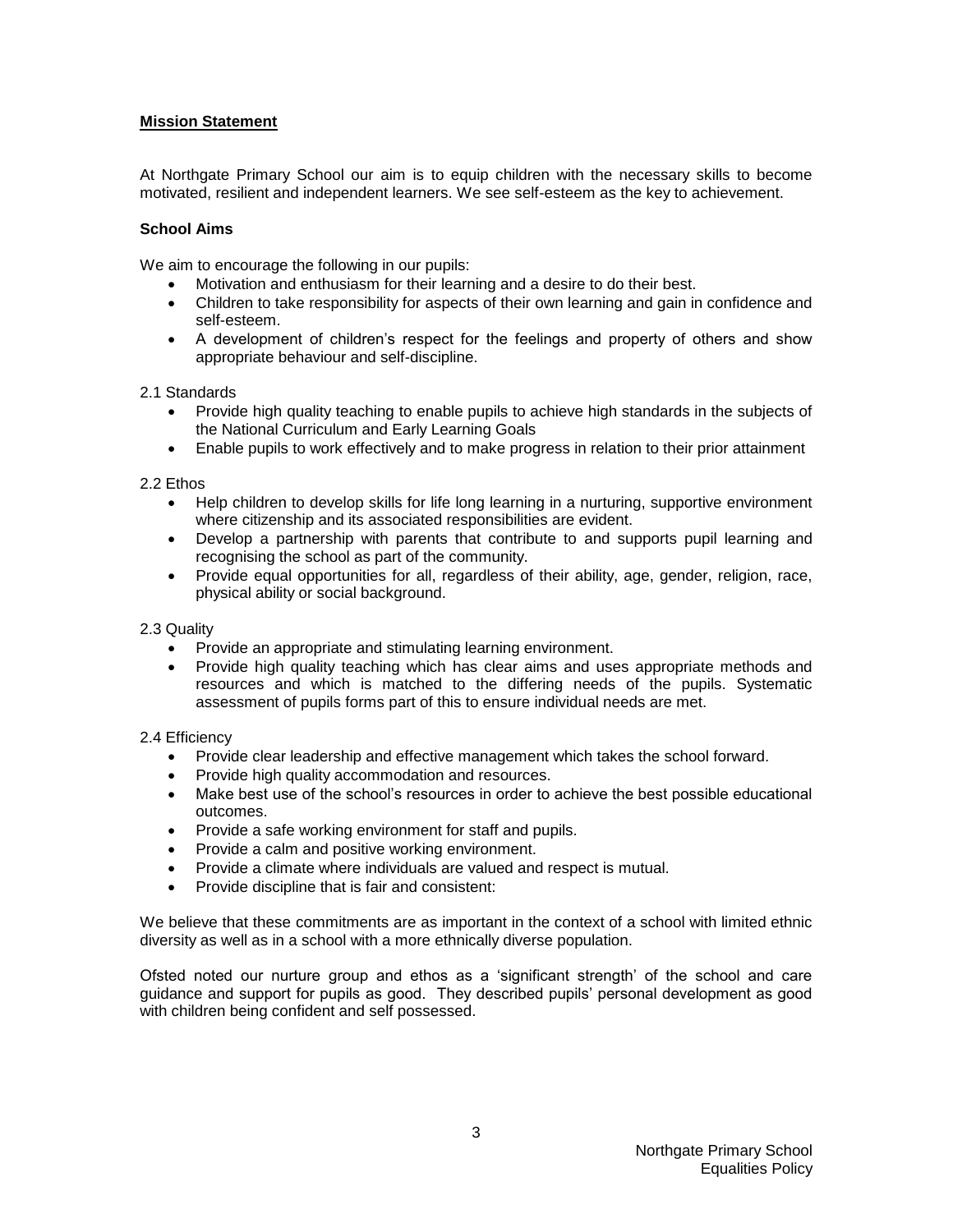#### **The Place of the School in the Wider Community**

Through our Community Cohesion policy we aim to develop strong links with all aspects of the wider community and how children and their families relate to local and global communities.

#### **Current Profile of the School**

- The majority of our children come from the Great Yarmouth area. Great Yarmouth is one of the most economically deprived boroughs in the East of England. School has responded to this by developing a nurturing ethos, with a nurture group, which focus on developing children's social and emotional skills in their first years of schooling to help them become ready for learning. We also provide wrap-around care for 3-8 year olds from 8.00am to 8.50 am, from 3.15pm to 6pm and lunchtime session for pre-school.
- In recent years there has been an increase in the number of families from overseas who have moved to this area to work. From 2008-9 11% of our children on the school roll speak English as an additional language. These children are from a variety of ethnic and linguistic backgrounds. We buy in support from the ELSS and are providing extra school resources to help develop skills in English.
- There is considerable movement of children both into and out of the school during the school year.

Data from raise online shows we are in the highest percentile nationally for our level of SEN, FSM and economic deprivation. We are the 18<sup>th</sup> most deprived school in Norfolk out of 401. We currently have 99 boys and 125 girls on roll. From 2009-10 academic year 10 children have a know disability and one member of staff has declared a disability. A number of the disabled children have 1:1 adult support to manage their health needs and staff have undertaken relevant training.

The school has electronic doors at the entrance to allow easy access for wheelchair users and toilets for the disabled. The facilities are all on ground floor level and there is easy access for the disabled in and around the main school building.

Below is a list of legislation that we as a school used as our guidance when preparing this policy:

- The Equality Act (2006) amended the requirements if the Equal Pay Act (1970 (and the Sex Discrimination act))
- The Disability Discrimination Act (2005)
- The Race Relations Act (1976)
- The Race Relations Amendment Act (2000)
- The Human Rights Act (2000)
- The Children's Act (2004)
- The European Directives
- The Employment Equality (Sexual Orientations) Regulations 2003 and the Employment Equality (Religion of Belief) Regulations 2003
- The respective Codes of Practice associated with the legislation

#### **Policy Development**

This policy reflects consensus of opinion of the whole school community. It has been drawn up as a result of discussing within a working party made up of representatives of teaching and support staff, parents and governors.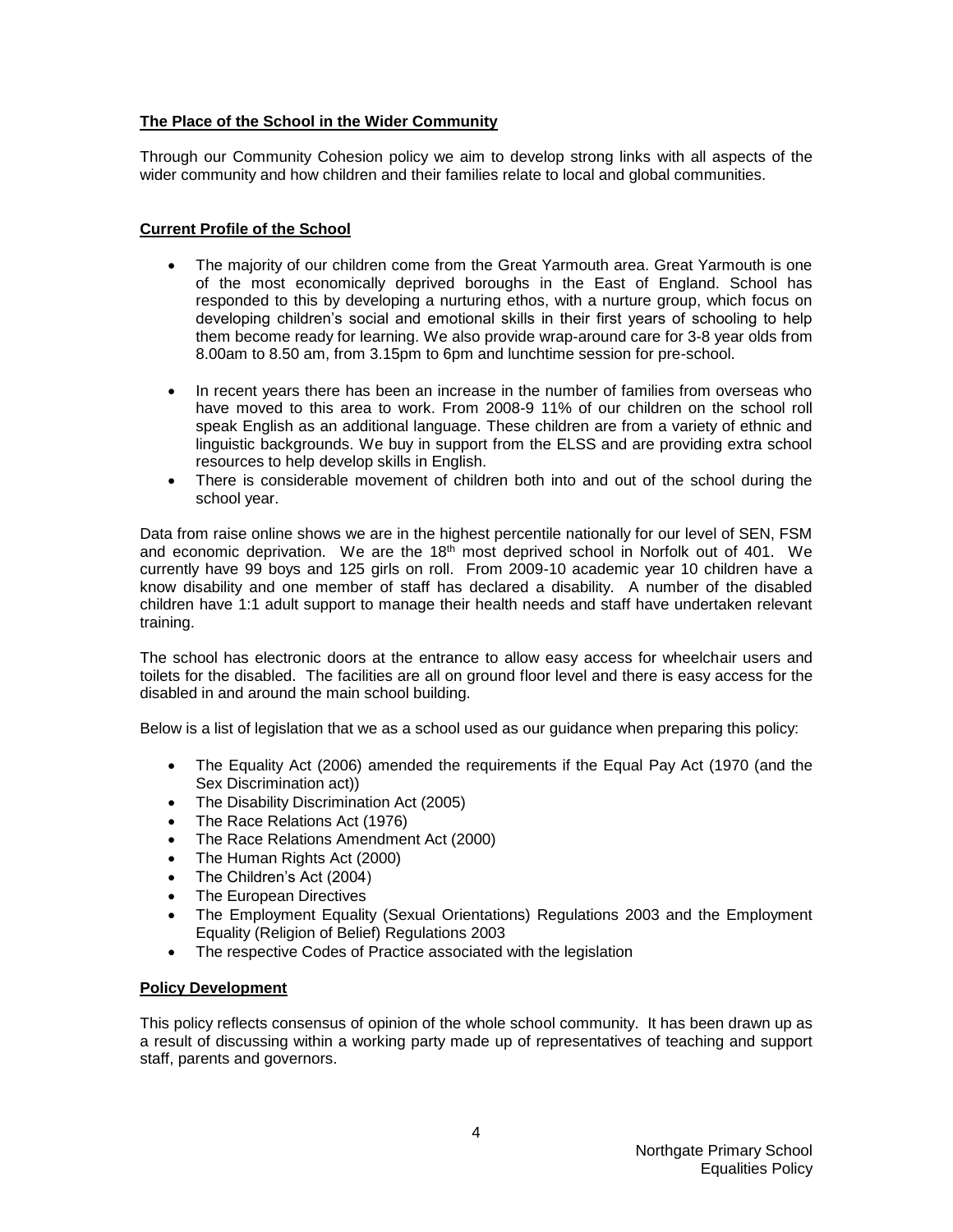#### **Monitoring and Review**

Equality is identified as an area requiring careful and ongoing monitoring and due regard is given to promotion of all aspects of equality within all school policies. The SLT are responsible for coordinating the monitoring and evaluation. They will be responsible for:

- Leading discussions, arranging training, keeping staff updated in designated staff meetings which include support to discuss equalities within the school community.
- Working closely with the governor responsible for this area who is *(to be appointed).*
- Supporting positively the evaluation activities that moderate the impact and success of the policy

We regularly review the impact of our policies on the needs, entitlements and outcomes for pupils, staff and parents from the equality strands referred to in this policy. We pay specific reference to the impact that our policies have on attainment of pupils from different groups.

We make regular assessments of pupils' learning and use this information to track pupils' progress, as they move through the school. As part of this process, we regularly monitor the performance of different groups, to ensure that all groups of pupils are making the best possible progress. We use this information to adjust future teaching and learning plans, as necessary. Resources are available to support groups of pupils where the information suggests that progress is not as good as it should be. The governing body receives regular updates on pupil performance information.

School performance information is compared to national data and Local Authority data, to ensure that pupils are making appropriate progress when compared to all schools, and to schools in similar circumstances.

As well as monitoring pupil performance information, we also regularly monitor a range of other information. This relates to:

- Exclusions and truancy
- Incidents of racism, disability, sexist incidents and all forms of bullying;
- Parental involvement (see action plan in SIDP)
- Participation in extra curriculum activities
- Attendance

Our monitoring activities enable us to identify any differences in pupil performance. This allows us to take appropriate action to meet the needs of specific groups and make the necessary improvements.

#### **Promoting Equality through the Curriculum**

#### **Learning and Teaching**

We aim to provide all our pupils with the opportunity to succeed, and to reach the highest level of personal achievement. To do this, teaching and learning will:

- Ensure quality of access for all pupils and prepare them for life in a diverse society;
- Use materials that reflect a range of cultural back ground, without stereotyping;
- Promote attitudes and values that will challenge discriminatory behaviour:
- Provide opportunities for pupils to appreciate other cultures and religions and celebrate the diversity of other cultures;
- Use a range of sensitive teaching strategies when teaching about different cultural and religious traditions;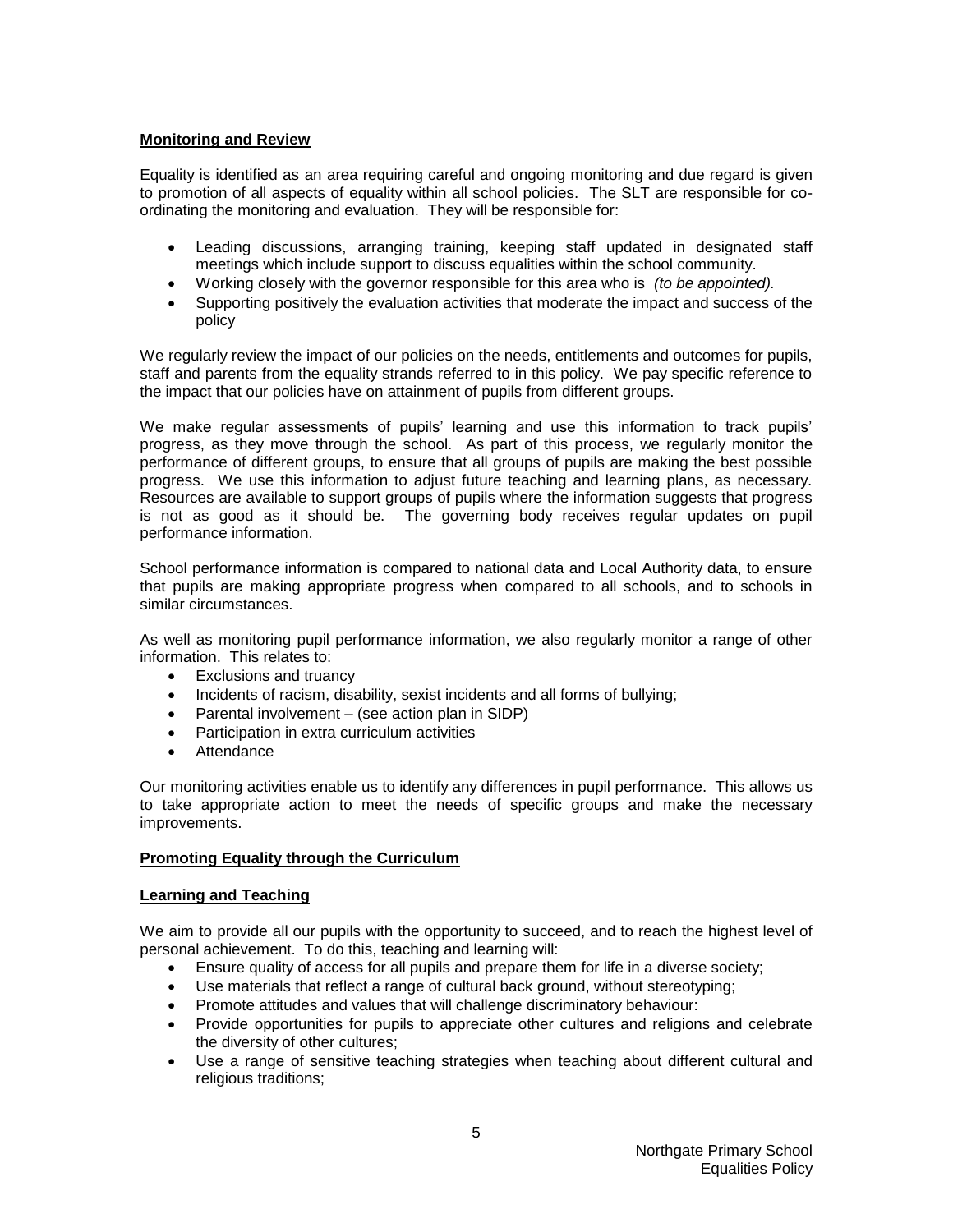- Develop pupils advocacy through philosophy skills so that they can detect bias, challenge discrimination, leading to justice and equality;
- Ensure that the PSHE and Citizenship curriculum cover issues of equalities, diversity, religion, human rights and inclusion;
- All year groups, where appropriate, promote and celebrate the contribution of different ethnic groups to specific areas of the curriculum;
- Seek to involve parents in supporting their child's education;
- Provide educational visits and extra-curricular activities that involve all pupil groupings;
- Take account of the performance of all pupils when planning for future learning and settling challenging targets;
- Make best use of all available resources to support the learning of all groups of pupils;
- Identify resources that support staff development.

#### **Learning Environment**

There is a consistently high expectation of all pupils regardless of age, gender, ethnicity, ability or social background. All pupils are encouraged to improve on their own achievements and celebrate the achievements of others. Parents are also encouraged to view their own children's achievements in this light.

To secure the desired outcomes we recognise:

- Teacher enthusiasm is a vital factor in achieving a high level of motivation and good results from all pupils;
- Adults in the school will try to provide good, positive role models in their approach to all issues relating to equality of opportunity;
- The school should place a very high priority on the provision for special educational needs and disability. We aim to meet all pupils' learning needs including the more able by carefully assessed and administered programmes of work (see SEN policy and Disability policy);
- The school must provide an environment in which all pupils have equal access to all facilities and resources
- All pupils are to be encouraged to be actively involved in their own learning;
- A range of teaching methods are to be used throughout the school to ensure that effective learning takes place at all stages for all pupils.

#### **Curriculum**

At Northgate Primary School, we aim to ensure that our:

- Planning reflects our commitment to equality in all subject areas and cross curricular themes promoting positive attitudes to equality and diversity;
- Pupils will have opportunities to explore concepts and issues relating to identity and equality;
- All steps are taken to ensure that all pupils have access to mainstream curriculum by taking into account the cultural and lifestyle backgrounds of all pupils, their linguistic needs are taken into account and their learning styles are considered.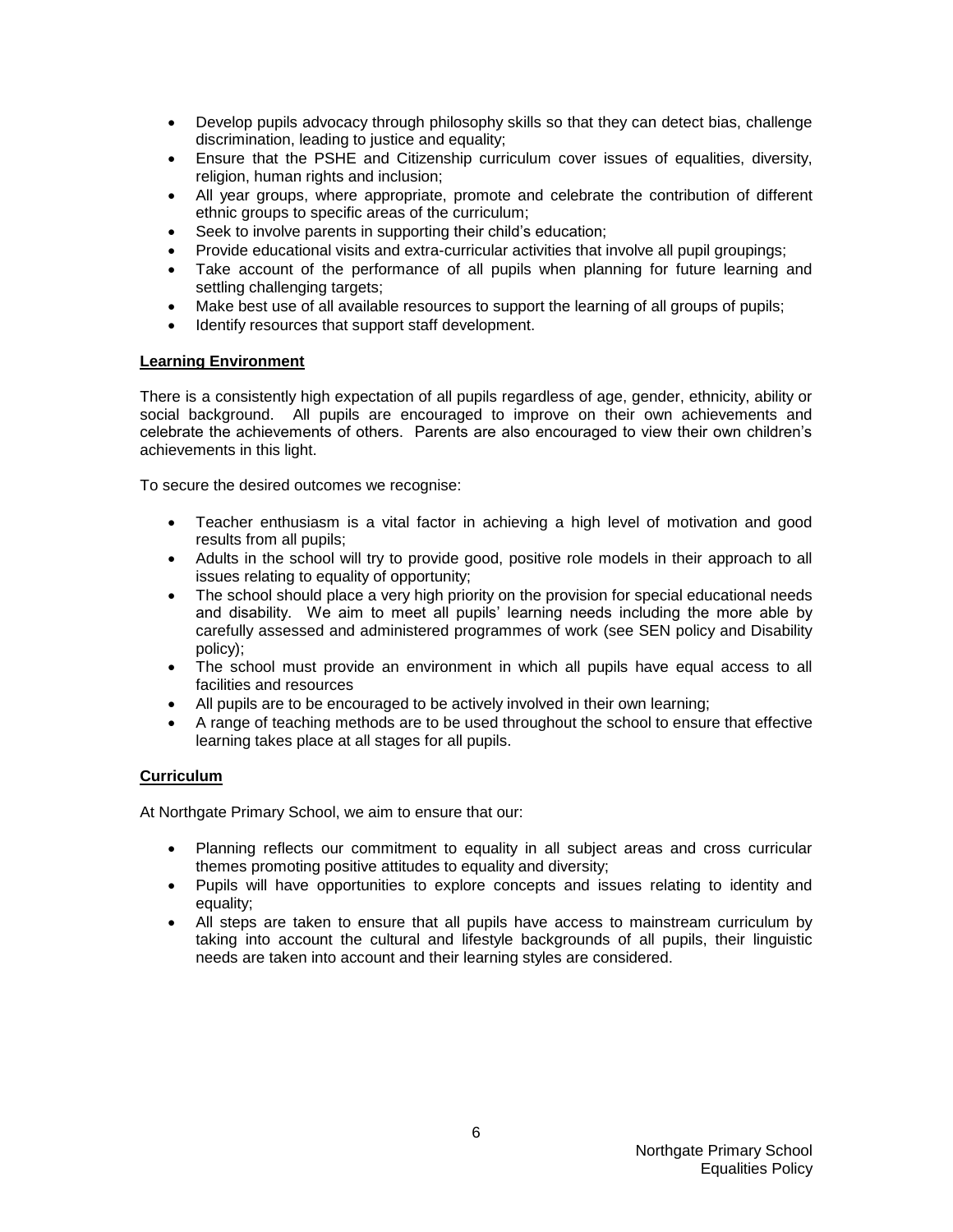#### **Ethos and Atmosphere**

- At Northgate Primary School, we are aware that those involved in the leadership of the school community are instrumental in demonstrating mutual respect between all members of the school community;
- There should be an 'openness' of atmosphere which welcomes everyone to the school;
- The children are encouraged to greet visitors to the school with friendliness and respect;
- The displays around the school are of a high quality and reflect diversity ot the school population;
- Provision is made to cater for the spiritual needs of all the children through planning of assemblies.

#### **Resources and Materials**

The provision of good quality resources and materials within Northgate Primary School is a high priority. These resources should:

- Reflect "the diversity of our society";
- Reflect a variety of viewpoints;
- Show positive images of males and females in society including people with disabilities;
- Reflect non-stereotypical images of all groups in a global context;
- Include materials to raise awareness of equal opportunity issues;
- Be equally accessible to all members of school community consistent with health and safety;
- Not include explicitly and implicitly, racist, sexist, homophobic or ageist materials.

#### **Language**

We recognise that it is important at Northgate Primary School that all members of the school community use appropriate language which;

- Does not transmit or confirm stereotypes;
- Does not offend:
- Creates and enhances positive images of particular groups indentified at the beginning of this document;
- Creates the conditions for all people to develop their self esteem;
- Uses correct terminology in referring to particular groups or individuals e.g. Inuit rather Eskimo, Native Americans rather than Red Indians.

#### **Extra Curricular**

We undertake responsibility for ensuring that extra curricular activities are equally accessible to the ethnic cultural and socio economic groups within our school. Attendance is monitored to ensure coverage of all age groups.

We try to ensure that all such non staff members who have contract with children adhere to these guidelines and are CRB checked.

#### **Provision for Bilingual Pupils** (Please see EAL Policy)

We undertake at Northgate Primary School to make appropriate provision for all EAL/bilingual children/groups to ensure access to the whole curriculum. These groups may include:

Traveller and Gypsy Roma children; Those from refugee families;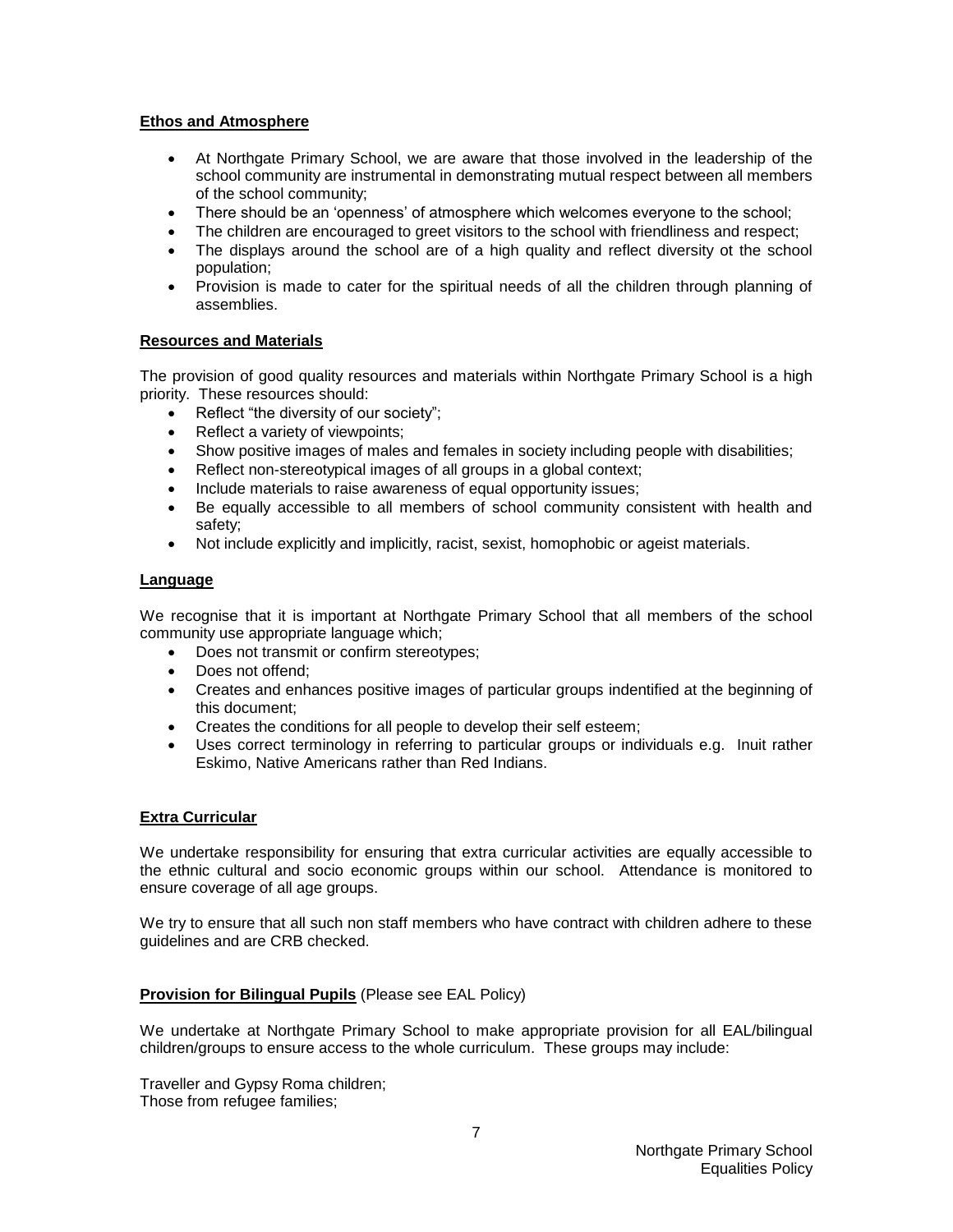Pupils for whom English is an additional language; Pupils who are new to the United Kingdom.

The school buys into support from the English Language Support Service (ELSS) and staff liaise closely with the ELSS teacher when setting targets for these pupils.

The school uses SEAL in assemblies and PSHE lessons to explore diversity issues in school. Staff offer positive role models and demonstrate positive relationships.

#### **Personal Development and Pastoral Guidance**

All pupils/staff/parents carers are given support as appropriate when they experience discrimination. We also recognise that the perpetrators of discrimination are themselves sometimes victims of their personal circumstances and therefore where appropriate remedial work is done to ensure that the actions do not occur again.

#### **Staffing and Staff Development**

We recognise the need for positive role models and distribution of responsibility among staff.

We undertake to encourage the career development and aspirations of all individuals.

It is our policy to provide staff with training and development, which will increase awareness of the needs of different groups of pupils in the various dimensions of equality or opportunity.

#### **Staff Recruitment and Professional Development.**

Teacher and Teaching Assistant posts are advertised formally and open to the widest pool of applicants;

All those involved in recruitment and selection are aware of what they should do to avoid discrimination and ensure equality good practice through the recruitment and selection process.

Equalities policies and practices are covered in all staff inductions. All supply staff are made aware of equalities policies and practices;

#### **Harassment and Bullying**

This school will challenge all types of discriminatory behaviour e.g.:

- Unwanted attentions (verbal or physical);
- Unwelcome or offensive remarks or suggestions about other person's appearance. Character, race, ability or disability, sexuality, gender (or transgender).

The school follows County procedures for dealing with incidents such as these.

#### **Partnerships with Parents/Carers and the Wider Community**

We aim to work in partnership with parents to help all pupils to achieve their potential.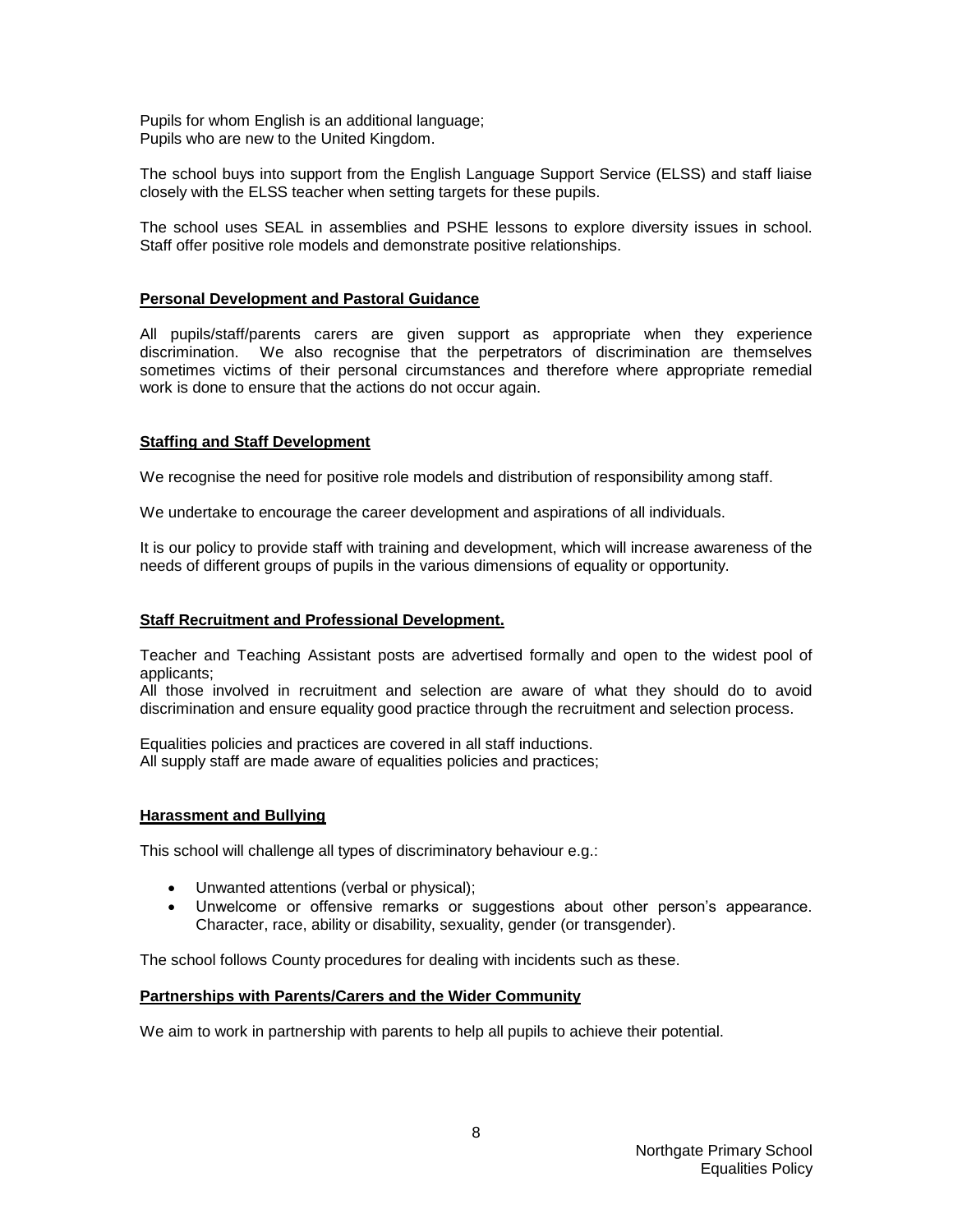We wish to affirm our continuing commitment to reach out to all diverse groups within our immediate community and beyond. We would do this by:

- All parents/carers being encouraged to participate at all levels in the full life of the school;
- Developing a Community Cohesion policy which aims to develop active links with the local community.

#### **Responsibility for the Policy**

In our school, all members of the school community have a responsibly towards supporting the equality agenda. Responsibilities are laid out as follows:

**The Governing Body** is responsible for ensuring that:

- The school complies with all equalities legislation relevant to the school community;
- The schools' Equality policy is maintained and updated regularly;
- The procedures and strategies related to the policy are implemented;
- The named Equality Governor will have an overview, on behalf of the governing body, on all racist incidents or incidents which are in breach of this policy and ensure that appropriate action is taken in relation to all said incidents;.

#### **The Headteacher and Senior Management** is responsible for:

- Along with the Governing Body, providing leadership and vision in respect of equality;
- Overseeing the implementation of the Equality Policy;
- Co-ordinating the activities related to equality and evaluating impact;
- Ensuring that all who enter the school are aware of, and comply with, the Equality Policy;
- Ensuring that staff are aware of their responsibilities and are given relevant training and support;
- Taking appropriate action in response to racist incidents, discrimination against persons with a disability and sexual harassment and discrimination.

**All staff** are responsible for:

- Dealing with incidents of discrimination and knowing how to identify and challenge bias and stereotyping;
- Not discriminating on grounds of race, disability, or other equality issues;
- Keeping up to date with equalities legislation by attending training events organised by the school or Local Authority or recognised training provider.

We ensure that the commitments' embodied in our mission statement for equality permeates the full range of our policies and practices:

- Equal opportunities
- Pupils' progress attainment and assessment;
- Behaviour discipline and exclusions:
- Pupils' personal development and pastoral care;
- Teaching and Learning;
- Induction;
- Admissions and attendance;
- The curriculum;
- All subjects:
- Teaching and Learning;
- Staff recruitment and retention;
- Governors/staff training and professional development;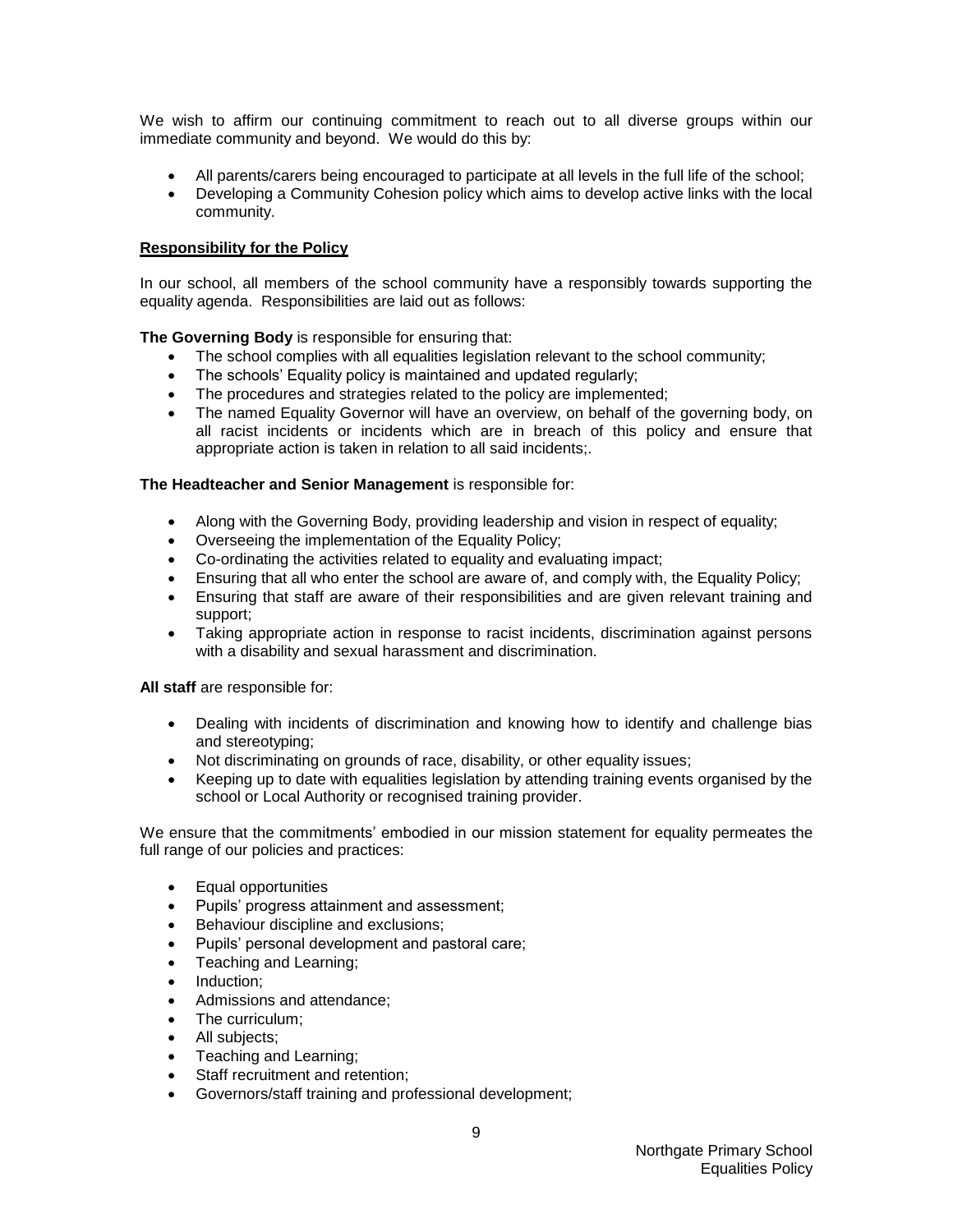- Partnerships with parents/carers and communities;
- Visits and visitors.

#### **The Measurement of Impact of the Policy**

Each policy, and any other relevant policies as outlined in the specific duties placed upon us by the relevant legislation, will be evaluated and monitored for its impact on pupils, staff, parents and carers from the different groups that make up our school annually, as part of the School Self Evaluation Cycle. This will incorporate staff and governors.

An action plan will be written each year to develop a key area of Equality in school – the impact of which will be monitored and assessed by SLT, staff, governors and children.

The impact assessment at appendix 1 will be used as part of the annual evaluation. This will also pay regard to the principles and criteria for equality impact assessments at appendix 2.

#### **Looked After Children/EAL (English as an Additional Language)/SEND (Special Educational Needs and Disability)**

No child who qualifies under one of the above headings will be discriminated against. These extra needs will be taken into account and consideration be given on an individual basis (through IEP, PEP, PSP, BSP).

**Northgate Infants School Equalities Policy**

| <b>Agreed by Staff:</b> | January 2016 |
|-------------------------|--------------|
|-------------------------|--------------|

**Agreed by Governors: January 2016**

**Review: January 2017**

P.S. Marsdon

**Chair of Governors**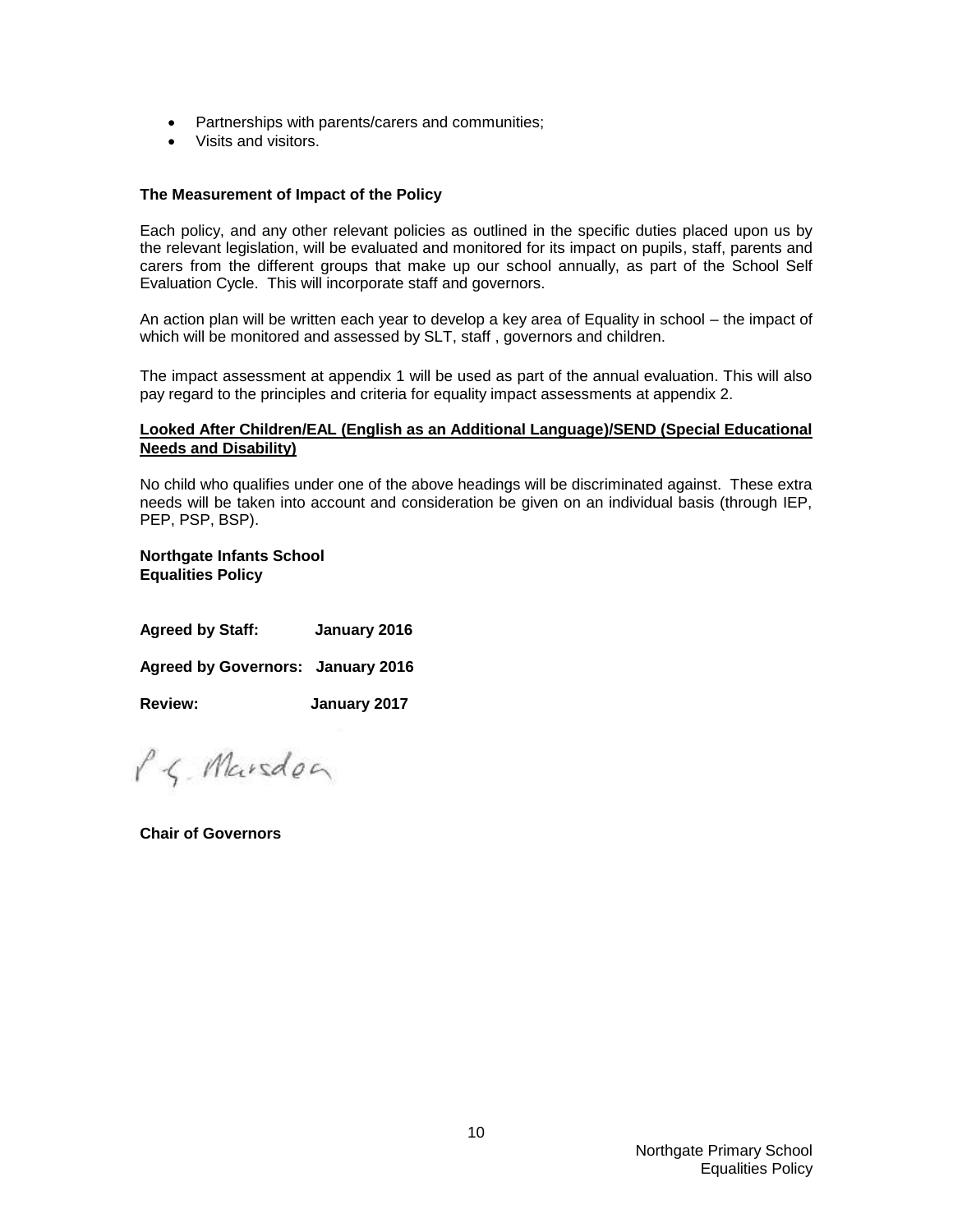#### **Appendix 1 Impact Assessment: Questions for which quantitative evidence is required when current policies are being assessed**

| <b>Key Topics</b>                           | Disability                                                                                                                                                                                                           | Ethnicity                                                                                                                                                                                                                  | Gender                                                                                                                                                                                                                | Religion                                                                                                                                                                                                                          |
|---------------------------------------------|----------------------------------------------------------------------------------------------------------------------------------------------------------------------------------------------------------------------|----------------------------------------------------------------------------------------------------------------------------------------------------------------------------------------------------------------------------|-----------------------------------------------------------------------------------------------------------------------------------------------------------------------------------------------------------------------|-----------------------------------------------------------------------------------------------------------------------------------------------------------------------------------------------------------------------------------|
| 1. Outcomes for learners                    | Do our policies benefit<br>all learners and<br>potential learners,<br>whether or not they are<br>disabled?<br>Or are disabled<br>$\bullet$<br>learners excluded,<br>disadvantaged or<br>marginalised?                | Do our policies benefit<br>$\bullet$<br>all learners and<br>potential learners,<br>whatever their ethnic,<br>cultural or religious<br>background?<br>Or are people from<br>$\bullet$<br>certain backgrounds<br>losing out? | Do our policies benefit<br>$\bullet$<br>all learners and<br>potential learners,<br>whichever their<br>gender?<br>Or are outcomes<br>$\bullet$<br>different for females<br>and males with some<br>being disadvantaged? | Do our policies benefit<br>$\bullet$<br>all learners and<br>potential learners from<br>all religious<br>backgrounds?<br>Are learners from<br>$\bullet$<br>religious backgrounds<br>excluded,<br>disadvantaged or<br>marginalised? |
| 2. Recognising relevant<br>differences      | Is due account made<br>$\bullet$<br>of the specific needs<br>and experiences of<br>disabled people?<br>Or is a 'one size fits all'<br>$\bullet$<br>approach adopted?                                                 | Is due account made<br>$\bullet$<br>of different cultural<br>backgrounds?<br>Or is a 'one size fits all'<br>$\bullet$<br>approach adopted?                                                                                 | Is due account made<br>$\bullet$<br>of women's and men's<br>differing experience?<br>Or is a 'one size fits all'<br>$\bullet$<br>approach adopted?                                                                    | Is due account made<br>$\bullet$<br>of the specific needs<br>and experiences of<br>pupils from all religious<br>groups?<br>Or are some excluded<br>$\bullet$<br>or not included?                                                  |
| 3. Benefits for the<br>workplace            | Do all members and<br>$\bullet$<br>potential members of<br>the workforce/pupils<br>benefit, whether or not<br>they are disabled?<br>Or are reasonable<br>$\bullet$<br>adjustments for<br>disabled staff not<br>made? | Do all members and<br>$\bullet$<br>potential members of<br>the workforce/pupils<br>benefit whatever their<br>ethnic, cultural or<br>religious background?<br>Or are some<br>excluded?                                      | Do all members and<br>$\bullet$<br>potential members of<br>the workforce benefit<br>whichever their<br>gender?<br>Or are there differential<br>$\bullet$<br>impacts, both positive<br>and negative?                   | Do all members and<br>$\bullet$<br>potential members of<br>the workforce<br>benefit/pupils benefit<br>whatever their religious<br>or non religious<br>background?<br>Or are some excluded<br>$\bullet$<br>or not included?        |
| 4. Attitudes, relationships<br>and cohesion | Do our policies<br>$\bullet$<br>promote positive<br>attitudes towards<br>disabled people, and<br>good relations between<br>disabled and non-<br>disabled people?                                                     | Do our policies<br>$\bullet$<br>promote positive<br>interaction and good<br>relations between<br>different groups and<br>communities?<br>Or are there tensions<br>$\bullet$                                                | Do our policies<br>$\bullet$<br>promote good relations<br>between women and<br>men?<br>Or is there mutual<br>$\bullet$<br>hostility, perhaps<br>expressed through                                                     | Do our policies<br>$\bullet$<br>promote good<br>relationships / respect /<br>tolerance / similarities<br>between all religious<br>and non religious<br>groups?                                                                    |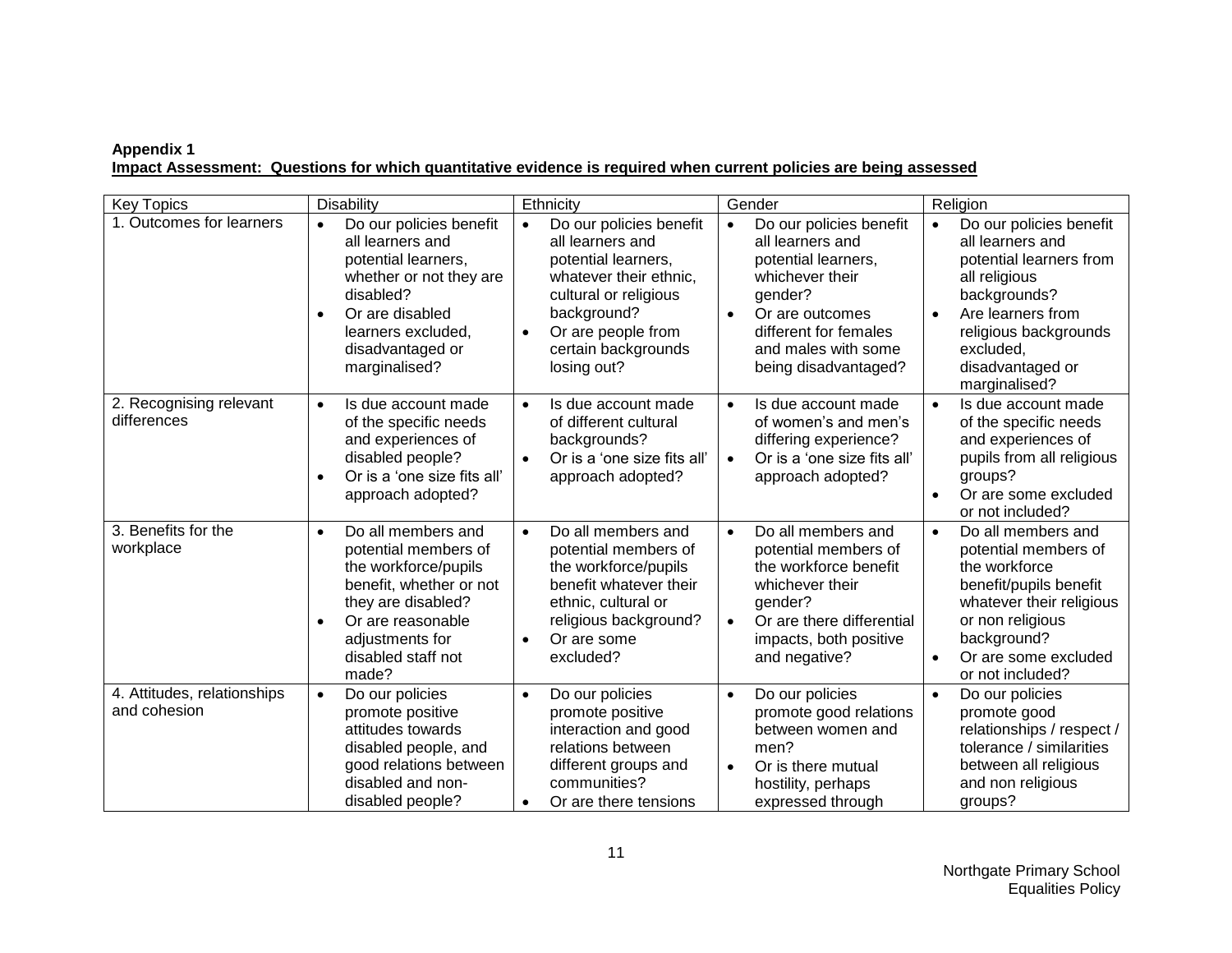|                                                       | Or is there negativity<br>$\bullet$<br>and little mutual<br>contact?                                                                                                                                                                            | and negative attitudes?                                                                                                                                                                                                | violence and sexual<br>harassment?                                                                                                                                                                                  | Or do they lead to<br>$\bullet$<br>hostility and promote<br>differences / religious<br>hatred?                                                                                                                                                                        |
|-------------------------------------------------------|-------------------------------------------------------------------------------------------------------------------------------------------------------------------------------------------------------------------------------------------------|------------------------------------------------------------------------------------------------------------------------------------------------------------------------------------------------------------------------|---------------------------------------------------------------------------------------------------------------------------------------------------------------------------------------------------------------------|-----------------------------------------------------------------------------------------------------------------------------------------------------------------------------------------------------------------------------------------------------------------------|
| 5. Benefits for society                               | Do our policies benefit<br>$\bullet$<br>society as a whole by<br>encouraging<br>participation in public<br>life of all citizens,<br>whether or not they are<br>disabled?<br>Or are disabled people<br>$\bullet$<br>excluded or<br>marginalised? | Do our policies benefit<br>society as a whole by<br>encouraging<br>participation in a public<br>life of citizens from a<br>wide range of<br>backgrounds?<br>Or are certain<br>communities excluded<br>or marginalised? | Do our policies benefit<br>$\bullet$<br>society as a whole by<br>encouraging<br>participation in public<br>life of women as well<br>as men?<br>Or are women<br>$\bullet$<br>excluded or<br>marginalised?            | Do our policies benefit<br>$\bullet$<br>society as a whole by<br>encouraging<br>participation by all<br>religious groups in<br>public life?<br>Or are some religious<br>$\bullet$<br>groups excluded or<br>marginalised?                                              |
| 6. Positive Impact on<br>equality                     | Do our policies help to<br>$\bullet$<br>reduce and remove<br>inequalities between<br>disabled and non-<br>disabled people that<br>currently exist?<br>Or does inequality for<br>$\bullet$<br>disabled people<br>continue?                       | Do our policies help to<br>$\bullet$<br>reduce and remove<br>inequalities and poor<br>relations between<br>different communities<br>that currently exist?<br>Or do barriers and<br>$\bullet$<br>inequalities continue? | Do our policies help to<br>$\bullet$<br>reduce and remove<br>inequalities between<br>women and men that<br>currently exist?<br>Or do inequalities<br>$\bullet$<br>between women and<br>men that currently<br>exist? | Do our policies help to<br>$\bullet$<br>reduce inequalities<br>between all religious<br>and non-religious<br>groups?<br>Or are there aspects of<br>$\bullet$<br>the policy which may<br>have a negative impact<br><i>i.e.</i> celebration of<br>religious observance? |
| 7. Consultation,<br>involvement and<br>accountability | Are our policies based<br>$\bullet$<br>on involvement of and<br>consultations with<br>disabled people?<br>Or are the views and<br>experiences of<br>disabled people not<br>sought or heeded?                                                    | Are our policies based<br>on involvement of and<br>consultation with<br>people from a range of<br>backgrounds?<br>Or are certain views<br>$\bullet$<br>and experiences not<br>sought or heeded?                        | Are our policies based<br>$\bullet$<br>on involvement of and<br>consultation with both<br>women and men?<br>Or are the views and<br>$\bullet$<br>experiences of women<br>and men not sought or<br>heeded?           | Are our policies based<br>on involvement<br>between all religious<br>and non-religious<br>groups?<br>Or are the religious<br>$\bullet$<br>and non-religious<br>views of one group<br>more prominent that<br>another?                                                  |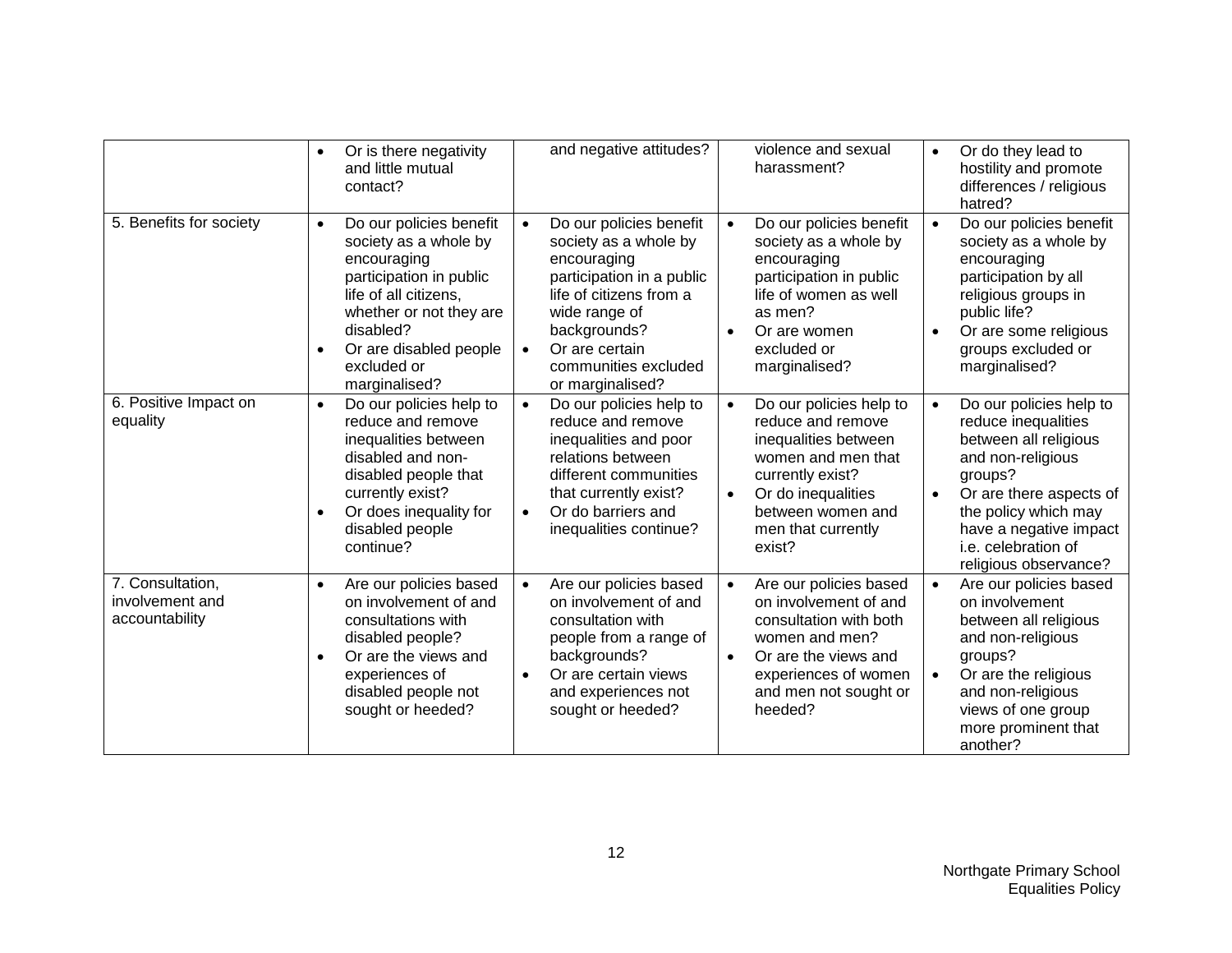#### **Appendix 2 Principles and criteria for equality impact assessments**

The DCSF is adopting seven principles for the completion of EQUIAs, derived from duties set out in three different pieces of legislation and the duty on schools to promote community cohesion.

#### **Principle 1: All learners are of equal value**

All learners and potential learners are of equal value and should benefit from DCSF policies, practices and programmes:

- Whether or not they are disabled;
- Whatever their ethnicity, culture, religious affiliation and faith, national origin or national status;
- Whichever their gender.

#### **Principle 2: Relevant differences should be recognised**

Treating people equally can mean treating them differently. Policies, practices and programmes must not discriminate, but may be differentiated to take account of differences of life-experience, outlook and background, are in the kinds of barriers and disadvantage which people face, in relation to:

- Disability, so that reasonable adjustments are made;
- Ethnicity, so that different cultural backgrounds and experiences of racism are recognised;
- Gender. So that the different needs and experiences of boys and girls, women and men are recognised.

#### **Principle 3: Workforce development**

Policies and programmes should benefit all members of the workforce, for example in recruitment and promotion, and in continuing professional development.

- Whether or not they are disabled;
- Whatever their ethnicity, culture, religious affiliation and faith, national origin or national status;
- Whichever their gender.

#### **Principle 4: Positive attitudes and relationships should be fostered**

Policies and programmes should promote:

- Positive attitudes towards disabled people, and good relations between disable and non-disabled people;
- Positive interaction and good relations between groups and communities different from each other in terms of ethnicity, culture, religious affiliation and faith, and national origin or national status;
- Mutual respect and good relations between boys and girls, women and men.